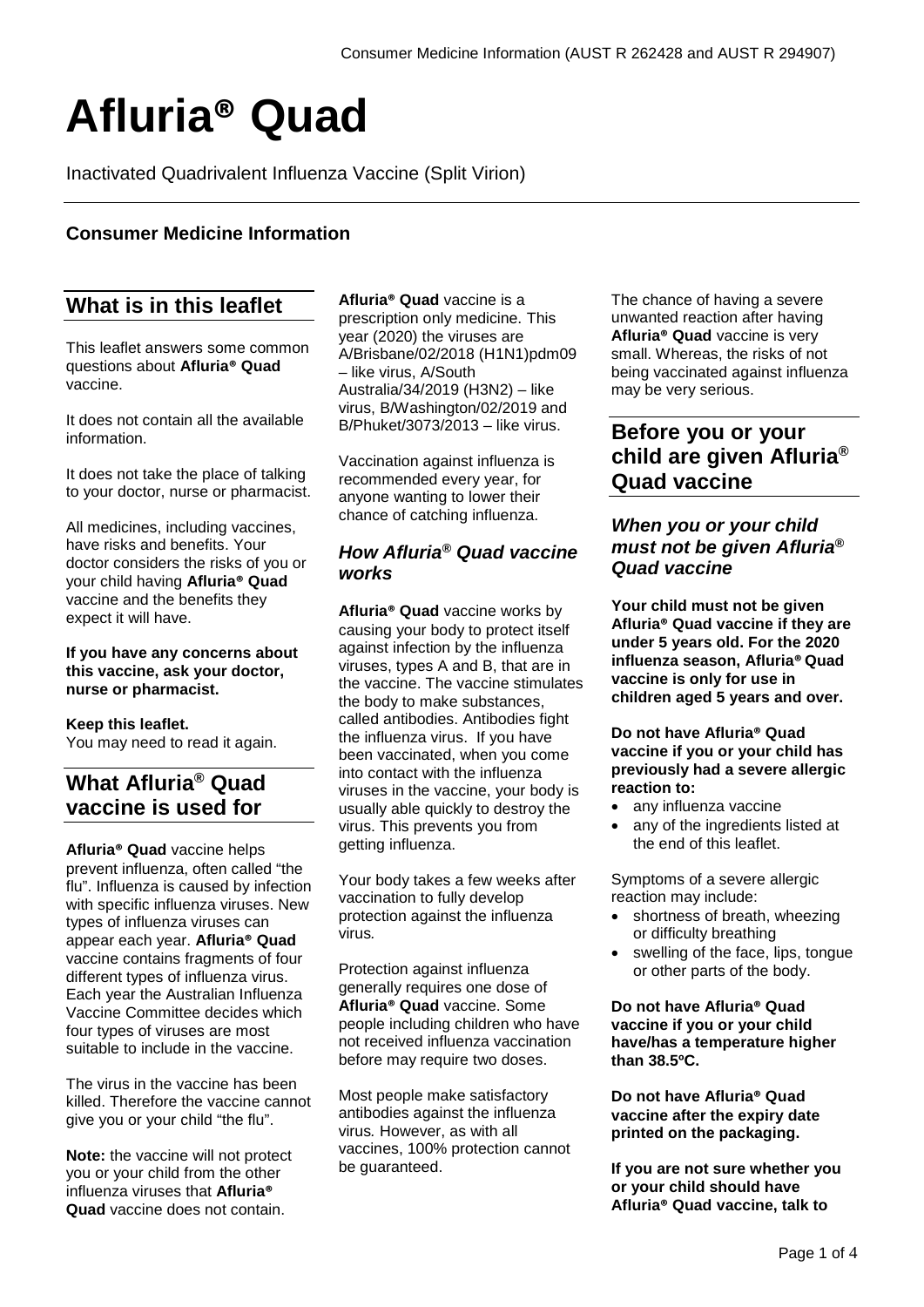**your doctor, nurse or pharmacist.**

## *Before you or your child are given Afluria® Quad vaccine*

#### **Tell your doctor if in the past you or your child have/has reacted to vaccination with any of the following:**

- severe allergic reaction
- difficulty breathing
- swelling of the throat
- fainting or collapse
- fits or convulsions
- high temperature (greater than 38.5°C)
- severe skin reaction at the injection site, including severe bruising.

#### **Tell your doctor if you or your child have/has an infection or temperature higher than 38.5oC.**

Your doctor may decide to delay vaccination until the illness has passed. A minor illness such as a cold is not usually a reason to delay vaccination.

#### **Tell your doctor if in the past you or your child have/has had any medical conditions, especially the following:**

- low immunity due to ill-health, for example some blood disorders, malaria, kidney disease requiring dialysis, HIV/AIDS or cancer
- low immunity due to treatment with medicines such as corticosteroids, cyclosporin or other medicines, used to treat cancer (including radiation therapy)
- allergies or allergic reactions, including: runny, blocked or itchy nose; itchy rash or hives; swelling of the face, lips, mouth or tongue
- Guillain-Barré Syndrome (GBS), an illness which affects the nervous system and causes paralysis.

## **Tell your doctor if you or your child have allergies to:**

• any other medicines

• any other substances, such as latex, foods, preservatives or dyes.

## **Tell your doctor if you are pregnant, or are planning to become pregnant.**

Your doctor will discuss the potential risks and benefits of having **Afluria® Quad** vaccine during pregnancy and advise on the timing of **Afluria® Quad**  vaccination with regards to pregnancy.

### **Tell your doctor if you are breast-feeding.**

Your doctor will discuss the potential risks and benefits of having **Afluria® Quad** vaccine while you are breast-feeding.

## *Taking other medicines*

**Tell your doctor, nurse or pharmacist if you or your child are taking any other medicines, including any that you buy without a prescription from your pharmacy, supermarket or health food shop.**

Some medicines and **Afluria® Quad** vaccine may interfere with each other.

The following medicines or treatments may affect how well **Afluria® Quad** vaccine works:

- medicines which affect the body's immune response, such as corticosteroids, cyclosporin or
- some treatments for cancer (including radiation therapy).

Your doctor, nurse or pharmacist will help you decide whether or not you or your child should have the vaccine.

## *Having other vaccines*

#### **Tell your doctor if you or your child have had any vaccines in the last 4 weeks.**

**Afluria® Quad** vaccine can be given at the same time as other vaccines.

Your doctor will tell you if **Afluria® Quad** vaccine is to be given at the same time as another vaccine.

# **How Afluria**® **Quad vaccine is given**

## *How it is given*

**Afluria® Quad** vaccine is given by a doctor, nurse or pharmacist, as an injection into the muscle or under the skin of your upper arm.

**Afluria® Quad** vaccine should be given at facilities able to manage any allergic reaction. Allergy to **Afluria® Quad** vaccine is uncommon, but allergy to any vaccine may occur.

## *How much is given*

**Afluria® Quad** vaccine is given once every year, as follows:

• Adults and children 5 years and over: one injection of 0.5 mL

For children 5 to under 9 years old who are receiving influenza vaccine for the first time, it is recommended that a follow-up (booster) dose of Afluria® Quad vaccine is given 4 weeks after the first dose.

If the follow-up dose is missed, talk to your doctor and arrange another visit as soon as possible.

Overdose is unlikely as your doctor or nurse gives you or your child the injection and it is pre-packed in individual single-use syringes.

#### **If you have any concerns, ask your doctor, nurse or pharmacist.**

## *When it is given*

**Afluria® Quad** vaccine is usually given before the start of the influenza season.

Vaccination should be repeated every year as new types of influenza virus can appear each year.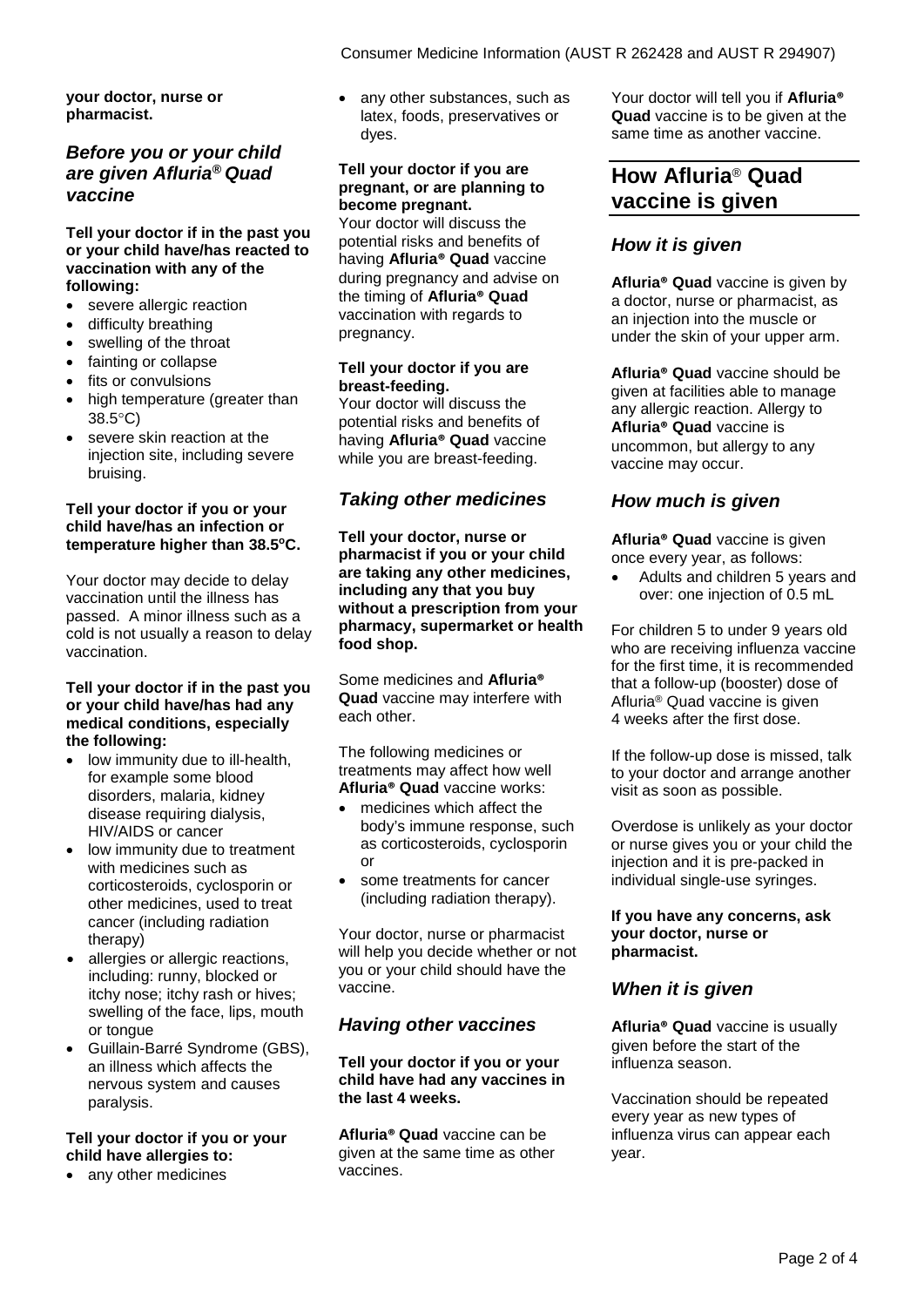# **After having Afluria**® **Quad vaccine**

## *Things you or your child must do*

**Keep an updated record of you and your child's vaccinations.**

**Keep any follow-up appointments with your doctor or clinic.**

## **Side effects**

#### **Tell your doctor, nurse or pharmacist as soon as possible if you or your child feel unwell after having the vaccine.**

**Afluria® Quad** vaccine may have unwanted side effects in a few people. All medicines, including vaccines, can have side effects. Sometimes they are serious, most of the time they are not. You or your child may need medical treatment for some of the side effects.

The 2010 formulation of Fluvax® trivalent (three strain) influenza vaccine (manufactured by Seqirus Pty Ltd) was associated with increased reports of febrile convulsions in children younger than 5 years.

Your child must not be given Afluria**®** Quad vaccine if they are under 5 years old as safety in this age group has not been established.

#### **Ask your doctor, nurse or pharmacist to answer any questions you may have.**

The following are the more common side effects of **Afluria® Quad** vaccine. Mostly these are mild and short-lived.

#### **Tell your doctor, nurse or pharmacist if you or your child notice any of the following and they worry you:**

reaction around the injection site such as tenderness, bruising,

redness, warmth, pain, swelling or the formation of hard lumps

- flu-like symptoms, such as headache, tiredness, fever, sore throat, runny nose, blocked nose, sneezing, cough, chills
- vomiting, nausea, diarrhoea
- aching muscles.

The following may be serious side effects and you or your child may need urgent medical attention. However, these side effects are rare.

#### **Tell your doctor immediately if you or your child notice any of the following:**

• tingling or numbness.

The following are very serious side effects and you or your child may need urgent medical attention or hospitalisation. All of these side effects are rare.

#### **If any of the following happen to you or your child, tell your doctor immediately or go to Accident and Emergency at your nearest hospital:**

- An allergic reaction: Typical symptoms include rash, itching or hives on the skin, swelling of the face, lips, tongue or other parts of the body
- shortness of breath, wheezing or trouble breathing
- a fit, convulsion or seizure, including convulsion associated with fever
- bleeding or bruising more easily than normal
- little or no urine
- severe stabbing or throbbing nerve pain
- neck stiffness, headache and high temperature associated with hallucinations, confusion, paralysis of part or all of the body, disturbances of behaviour, speech and eye movements, and sensitivity to light.

Very rarely, a serious disorder called Guillain-Barré syndrome (GBS) may occur. GBS is an autoimmune syndrome caused by your body's own immune system. GBS may make you feel weak; you may have difficulty moving around

or you may experience numbness and tingling in your limbs.

**Other side effects not listed may occur in some people. Tell your doctor, nurse or pharmacist if you or your child notice anything that makes you or your child feel unwell.**

**Do not be alarmed by this list of possible side effects.** You or your child may not experience any of them.

# **Storing Afluria**® **Quad vaccine**

**Afluria® Quad** vaccine is usually stored in the doctor's surgery or clinic, or at the pharmacy.

If you need to store **Afluria® Quad**  vaccine:

- **Keep it where children cannot reach it**
- **Keep it in the refrigerator, between 2**°**C and 8**°**C. Do not freeze Afluria® Quad vaccine. Protect it from light. Note:** Freezing destroys the vaccine.
- **Keep Afluria® Quad vaccine in the original pack until it is time for it to be given.**

**Afluria® Quad** vaccine should not be used after the expiry date on the packaging.

# **Product description**

## *What it looks like*

**Afluria® Quad** vaccine is supplied in a glass pre-filled disposable syringe with or without a needle for single use only. Your doctor, nurse or pharmacist will give you or your child the injection.

**Afluria® Quad** vaccine is supplied in pack sizes of one or ten syringes. Not all presentations or pack sizes may be marketed.

## *Ingredients*

Active ingredients: